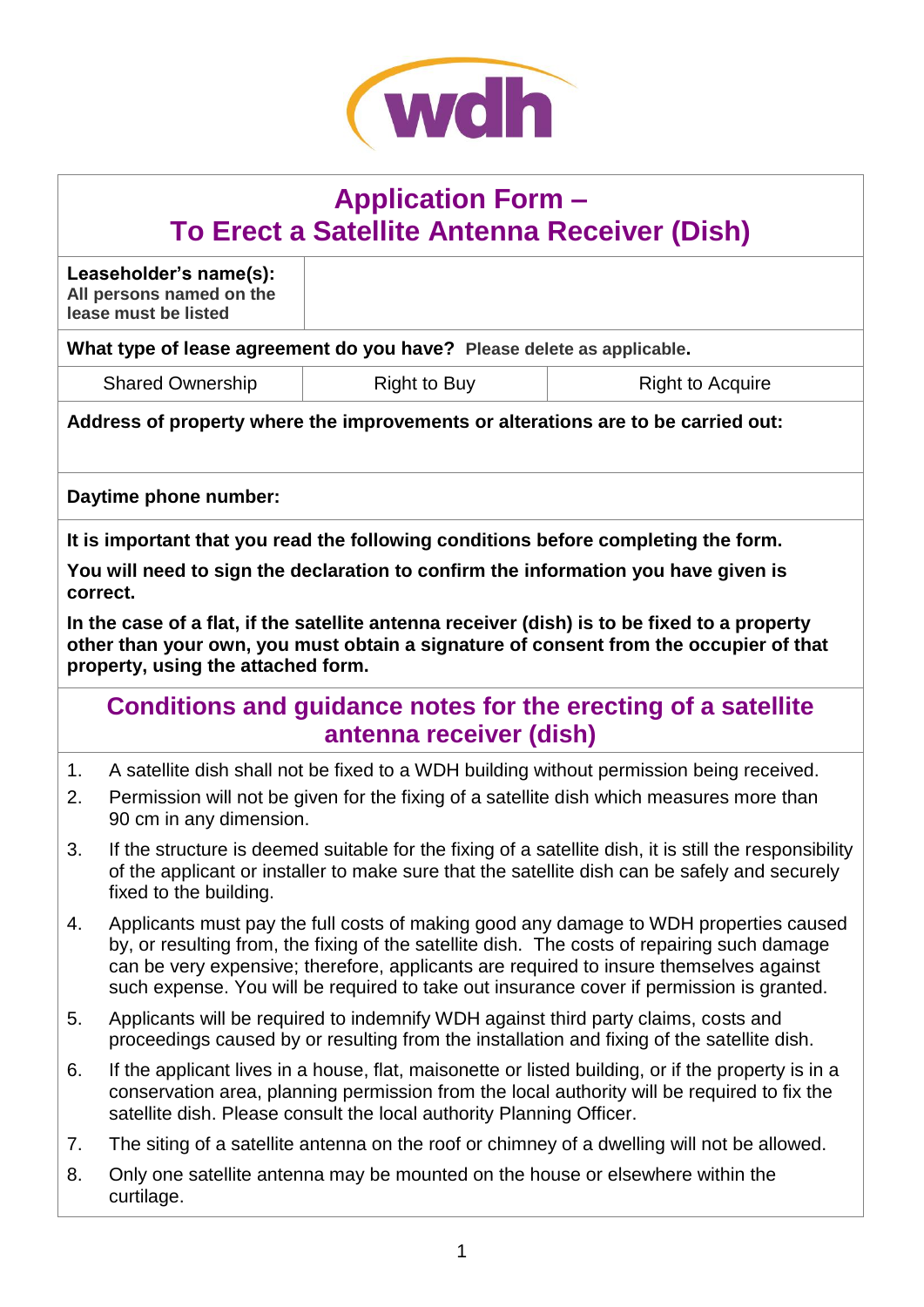| 9.<br>A satellite antenna mounted on a small support in the back garden would require planning<br>permission if the diameter of the satellite dish is in excess of 90 cm.                                                                                                                           |            |     |  |  |
|-----------------------------------------------------------------------------------------------------------------------------------------------------------------------------------------------------------------------------------------------------------------------------------------------------|------------|-----|--|--|
| The brackets and fixings for mounting the satellite dish must have a non-corrosive coating<br>10.<br>to prevent rusting and eventual breakdown.                                                                                                                                                     |            |     |  |  |
| In the case of a flat if it is proposed to mount the antenna on part of an adjoining property<br>11.<br>(that is the flat above), then you must get written agreement from the occupier of the<br>adjoining property before permission can be considered.                                           |            |     |  |  |
| Do you wish to fix a satellite dish to your property? Delete as applicable                                                                                                                                                                                                                          | Yes        | No. |  |  |
| If no, please state the address where it would be fixed.                                                                                                                                                                                                                                            |            |     |  |  |
| You will need a signature of consent from the occupier of that property, using the form provided<br>below.                                                                                                                                                                                          |            |     |  |  |
| What type of property do you live in? Delete as applicable                                                                                                                                                                                                                                          |            |     |  |  |
| Flat<br>House                                                                                                                                                                                                                                                                                       | Maisonette |     |  |  |
| Note: Permission will not be granted if you live in a multi-storey flat.                                                                                                                                                                                                                            |            |     |  |  |
| Where on the property do you wish to fix the satellite dish? Delete as applicable                                                                                                                                                                                                                   |            |     |  |  |
| Side<br>Front<br><b>Back</b><br>Outbuilding                                                                                                                                                                                                                                                         | Garden     |     |  |  |
| Note: Permission will not be granted to erect a satellite dish on a roof or chimney stack.                                                                                                                                                                                                          |            |     |  |  |
| Please give the name and address of the company, if known, who you would employ to fix the<br>satellite dish:                                                                                                                                                                                       |            |     |  |  |
| <b>Satellite Antenna - Declaration</b>                                                                                                                                                                                                                                                              |            |     |  |  |
| I/we declare the information given is a true representation of the improvements or<br>alterations I/we wish to carry out and agree that I/we will adhere to any conditions<br>related to the granting of permission.<br>I/we agree to tell WDH if the information given in the application changes. |            |     |  |  |
| Leaseholder(s) signature:<br>All persons named on the<br>lease must sign                                                                                                                                                                                                                            |            |     |  |  |
| Print name(s):                                                                                                                                                                                                                                                                                      |            |     |  |  |
|                                                                                                                                                                                                                                                                                                     |            |     |  |  |

If you have any problems completing this form, please contact OneCALL on 0345 8 507 507 for advice.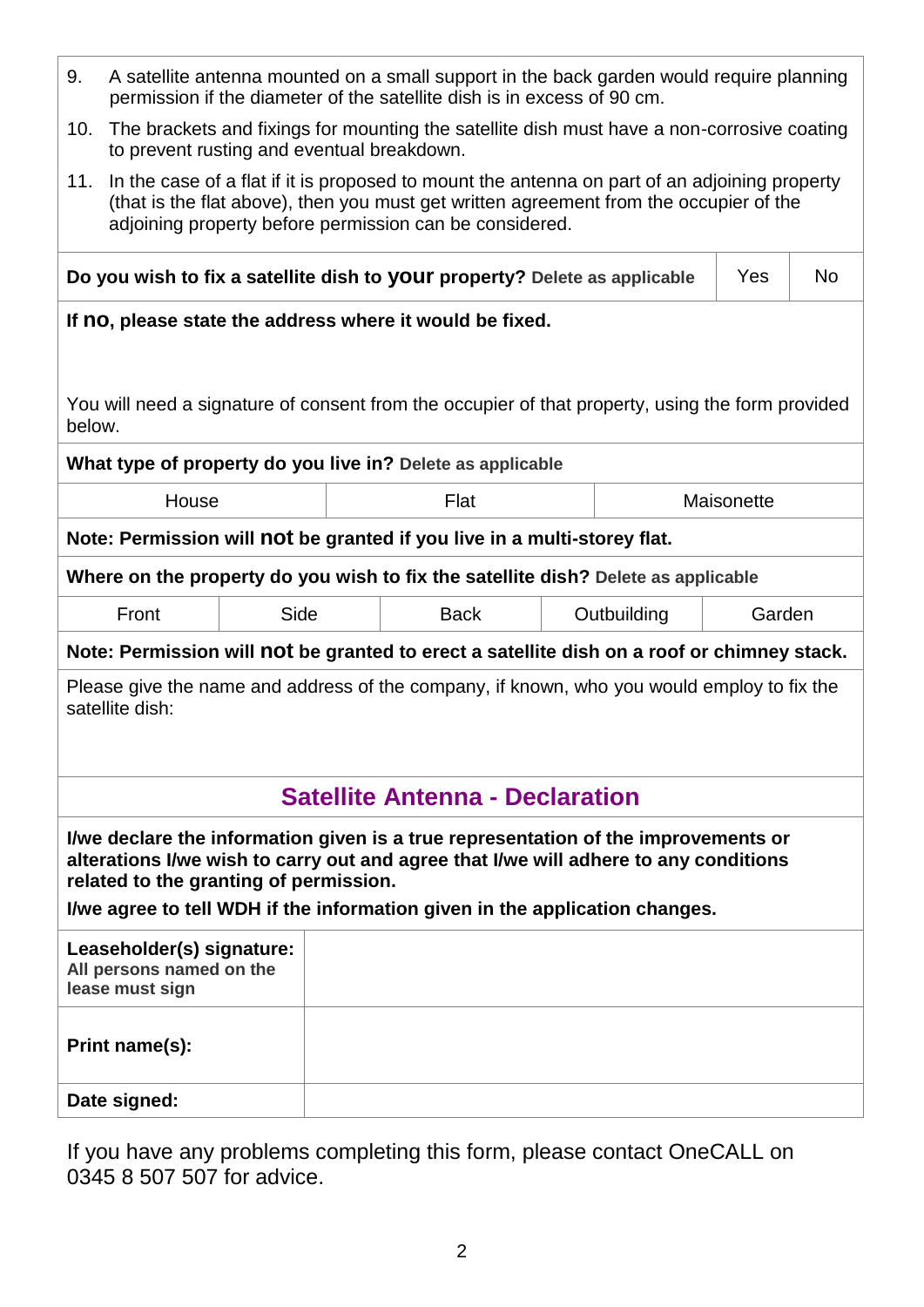| <b>Satellite Antenna - Declaration</b><br>To be completed when a satellite antenna will be fixed to a<br>property other than your own                                 |                                                                                         |  |  |
|-----------------------------------------------------------------------------------------------------------------------------------------------------------------------|-----------------------------------------------------------------------------------------|--|--|
|                                                                                                                                                                       | I give my consent for the satellite antenna receiver (dish) to be fixed to my property. |  |  |
| I understand that normally only one satellite dish can be fixed to a property and that in<br>the future I may not be able to fix a satellite dish to my own property. |                                                                                         |  |  |
| Name(s):                                                                                                                                                              |                                                                                         |  |  |
| Address:                                                                                                                                                              |                                                                                         |  |  |
| Signature(s):                                                                                                                                                         |                                                                                         |  |  |
| Date signed:                                                                                                                                                          |                                                                                         |  |  |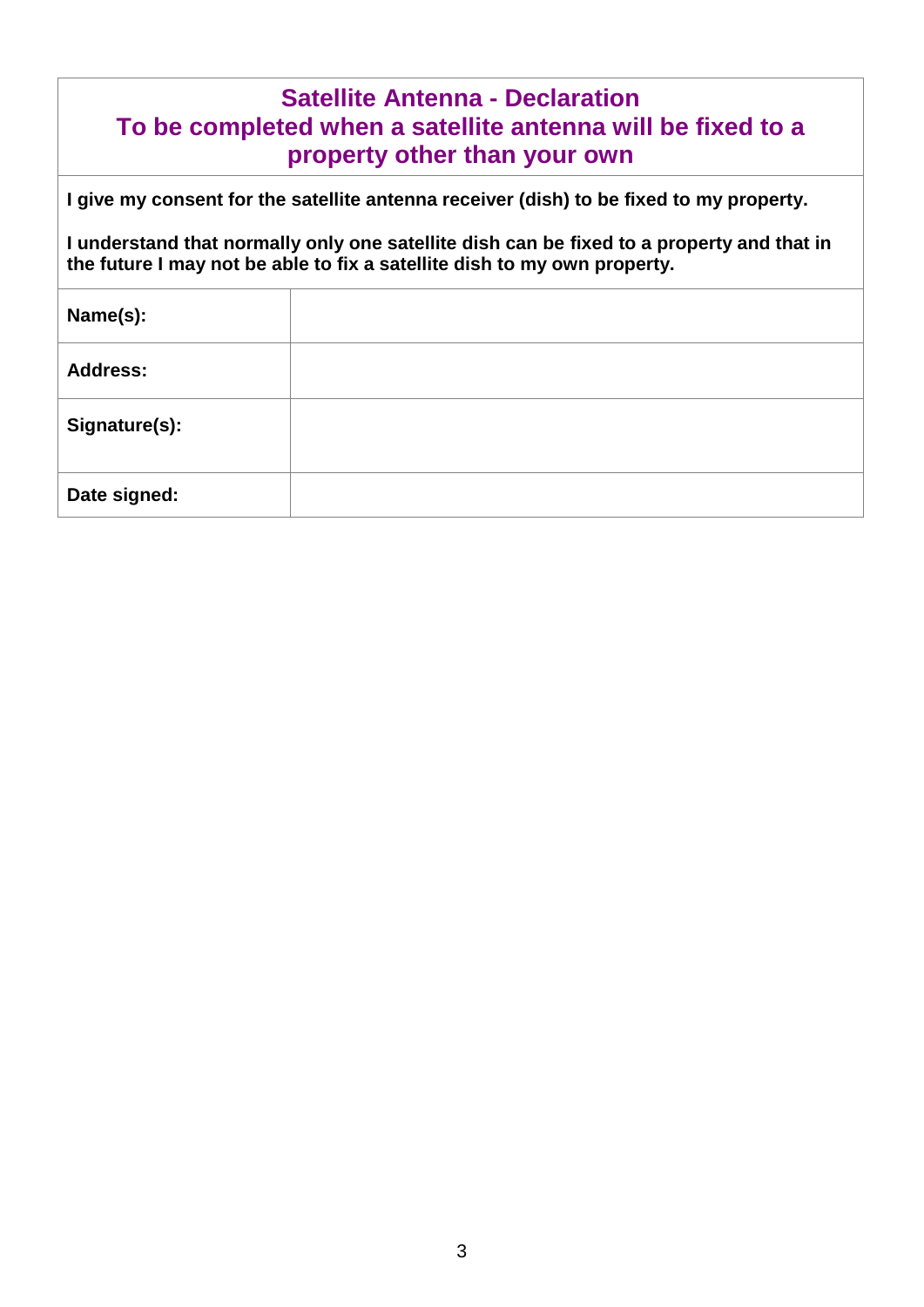### **Preserved Right to Buy / Right to Buy / Right to Acquire**

### **and Shared Ownership**

**There is a standard administration charge of £25 + VAT which is payable in advance for processing all applications for home improvements.** 

**This payment can be made by:** 

- **cheque made payable to Wakefield and District Housing Limited and returned with your application form to the WDH Survey Team, Merefield House, Whistler Drive, Castleford WF10 5HX; or**
- **using your credit or debit card, by phoning OneCALL on 0345 8 507 507, or over the counter at one of the service access points, identifying the payment as 'administration charge for home improvement application'.**

The large majority of applications will only incur the cost of the standard administration charge. However, there are certain circumstances where additional costs may be incurred in order to cover the specialist services required to process your application. These will generally apply to leaseholders who have purchased a flat under the right to buy, preserved right to buy or right to acquire schemes. Examples of this would be:

- extensive work within the individual flat, which would affect the lease agreement; or
- improvements, which will reduce the current service charges (that is, replacing wood or metal windows to UPVC).

If your application does fall into one of these categories, WDH will tell you how much the costs will be, so you can make a decision as to whether you wish to go ahead with the application. The costs will need to be paid first before any legal work and adjustments are made or written permission granted to carry out the improvements you are proposing.

If unauthorised work has already been carried out permission will need to be applied for retrospectively, this will apply to all leasehold schemes including shared ownership.

| <b>Fee Structure</b>                                                                 |              |  |
|--------------------------------------------------------------------------------------|--------------|--|
| <b>Standard Administration Charge</b>                                                | $£25 + VAT$  |  |
| Applications requiring the re-calculation of existing service charges                | $£60 + VAT$  |  |
| Applications for retrospective approval for unauthorised work already<br>carried out | $£60 + VAT$  |  |
| Applications affecting the Lease Agreement and Plans                                 |              |  |
| Legal - £150 + $VAT$<br>Plans - £125 + VAT                                           | $£275 + VAT$ |  |

#### **The fees are subject to an annual review.**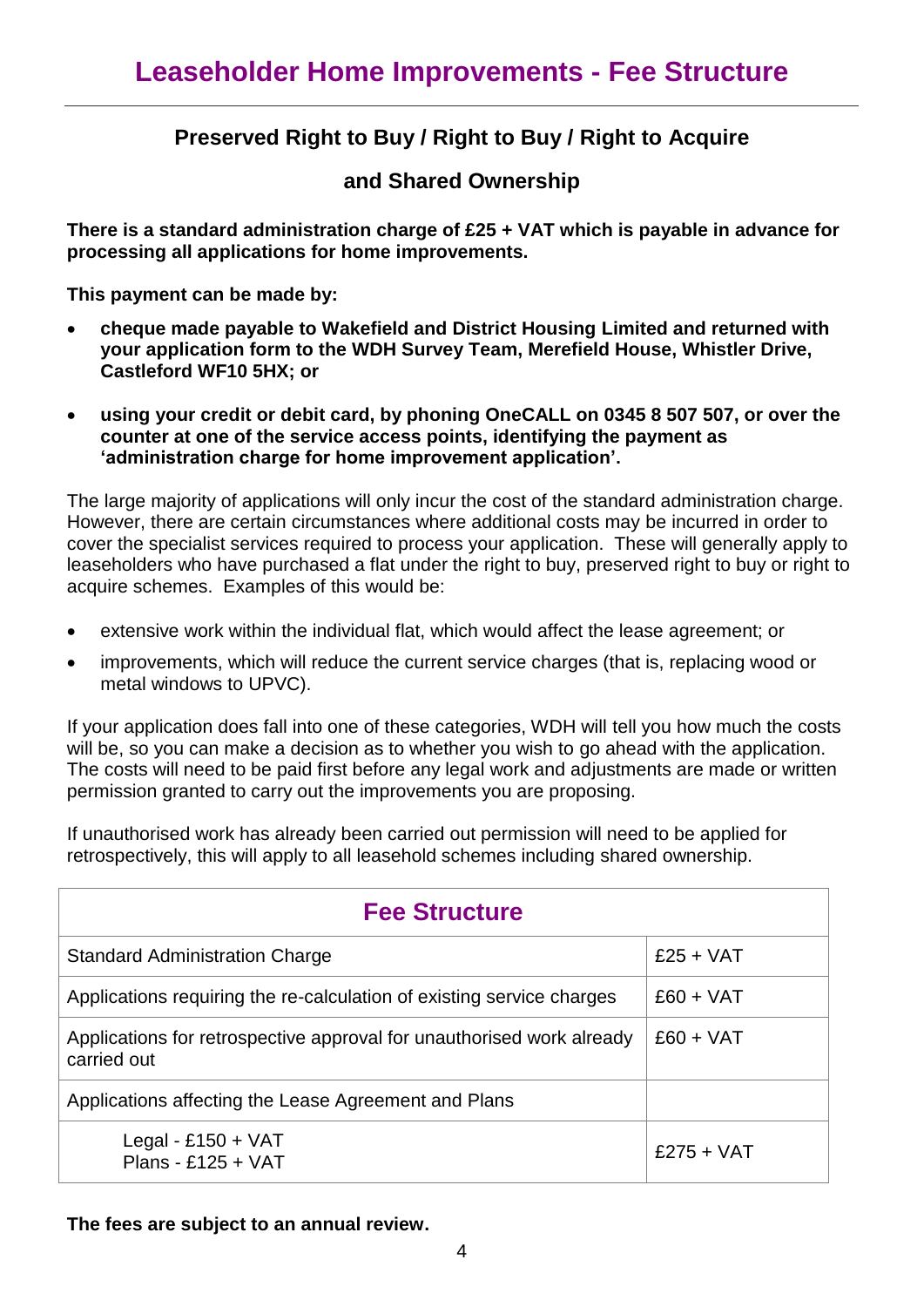### Statutory Instrument 2007 No. 1258

## The Administration Charges (Summary of Tenants' Rights and Obligations) Regulations 2007

(1) This summary, which briefly sets out your rights and obligations in relation to administration charges, must by law accompany a demand for administration charges. Unless a summary is sent to you with a demand, you may withhold the administration charge. The summary does not give a full interpretation of the law and if you are in any doubt about your rights and obligations you should seek independent advice.

(2) An administration charge is an amount which may be payable by you as part of or in addition to the rent directly or indirectly—

for or in connection with the grant of an approval under your lease, or an application for such approval;

for or in connection with the provision of information or documents;

in respect of your failure to make any payment due under your lease; or

in connection with a breach of a covenant or condition of your lease.

If you are liable to pay an administration charge, it is payable only to the extent that the amount is reasonable.

(3) Any provision contained in a grant of a lease under the right to buy under the Housing Act 1985, which claims to allow the landlord to charge a sum for consent or approval, is void.

(4) You have the right to ask a leasehold valuation tribunal whether an administration charge is payable. You may make a request before or after you have paid the administration charge. If the tribunal determines the charge is payable, the tribunal may also determine—

who should pay the administration charge and who it should be paid to; the amount; the date it should be paid by; and how it should be paid.

However, you do not have this right where—

a matter has been agreed to or admitted by you;

a matter has been, or is to be, referred to arbitration or has been determined by arbitration and you agreed to go to arbitration after the disagreement about the administration charge arose; or

a matter has been decided by a court.

(5) You have the right to apply to a leasehold valuation tribunal for an order varying the lease on the grounds that any administration charge specified in the lease, or any formula specified in the lease for calculating an administration charge is unreasonable.

(6) Where you seek a determination or order from a leasehold valuation tribunal, you will have to pay an application fee and, where the matter proceeds to a hearing, a hearing fee, unless you qualify for a waiver or reduction. The total fees payable to the tribunal will not exceed £500, but making an application may incur additional costs, such as professional fees, which you may have to pay.